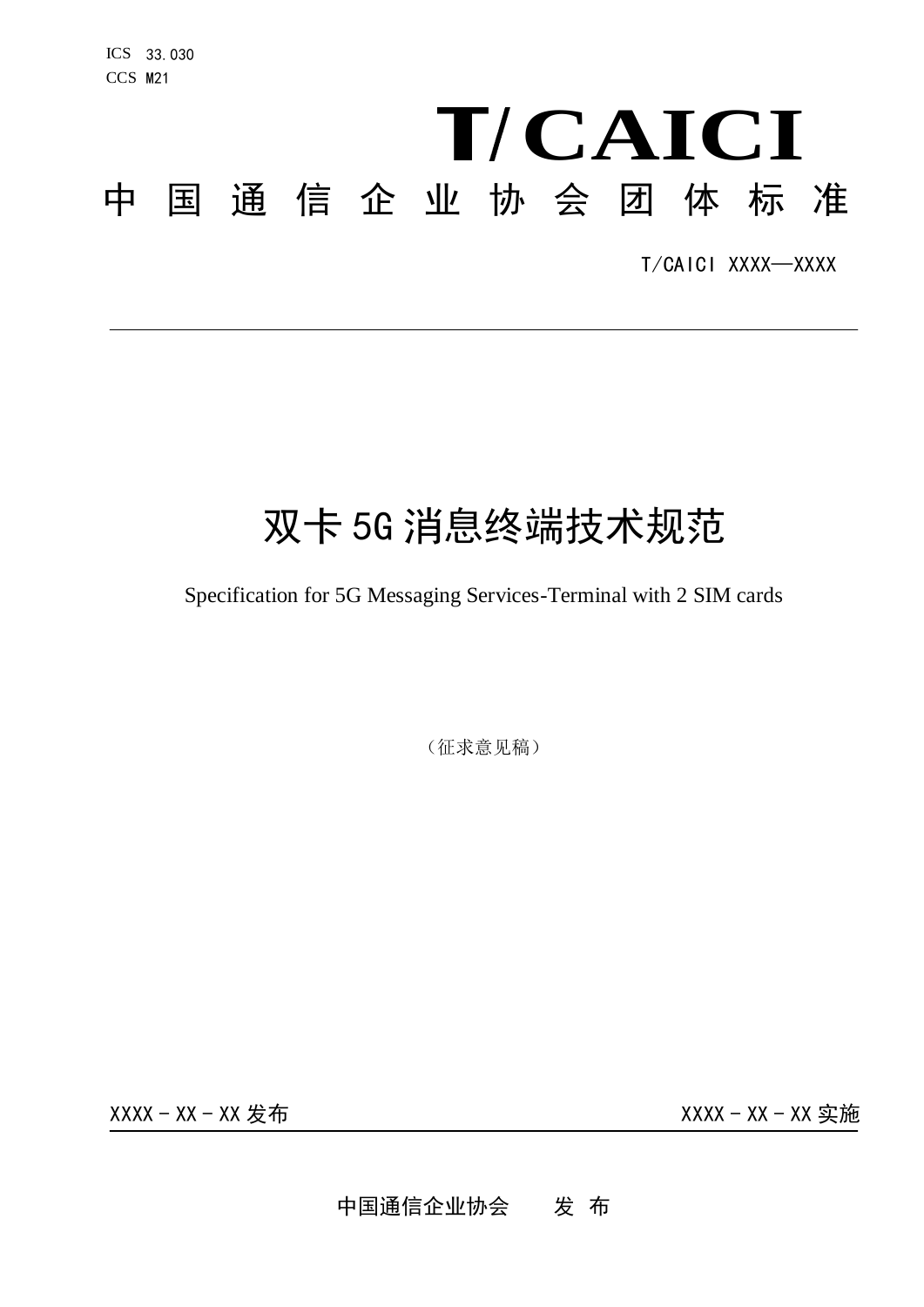目 次

| 前 |                                                               |  |
|---|---------------------------------------------------------------|--|
| 引 |                                                               |  |
|   |                                                               |  |
|   |                                                               |  |
|   |                                                               |  |
|   |                                                               |  |
|   |                                                               |  |
|   |                                                               |  |
|   |                                                               |  |
|   | 3.1.3 配置通知短信 Network Requested Configuration Short Message  1 |  |
|   |                                                               |  |
|   |                                                               |  |
|   |                                                               |  |
|   |                                                               |  |
|   |                                                               |  |
|   |                                                               |  |
|   |                                                               |  |
|   |                                                               |  |
|   |                                                               |  |
|   |                                                               |  |
|   |                                                               |  |
|   |                                                               |  |
|   |                                                               |  |
|   |                                                               |  |
|   |                                                               |  |
|   |                                                               |  |
|   |                                                               |  |
|   |                                                               |  |
|   |                                                               |  |
|   |                                                               |  |
|   |                                                               |  |
|   |                                                               |  |
|   |                                                               |  |
|   |                                                               |  |
|   |                                                               |  |
|   |                                                               |  |
|   |                                                               |  |
|   |                                                               |  |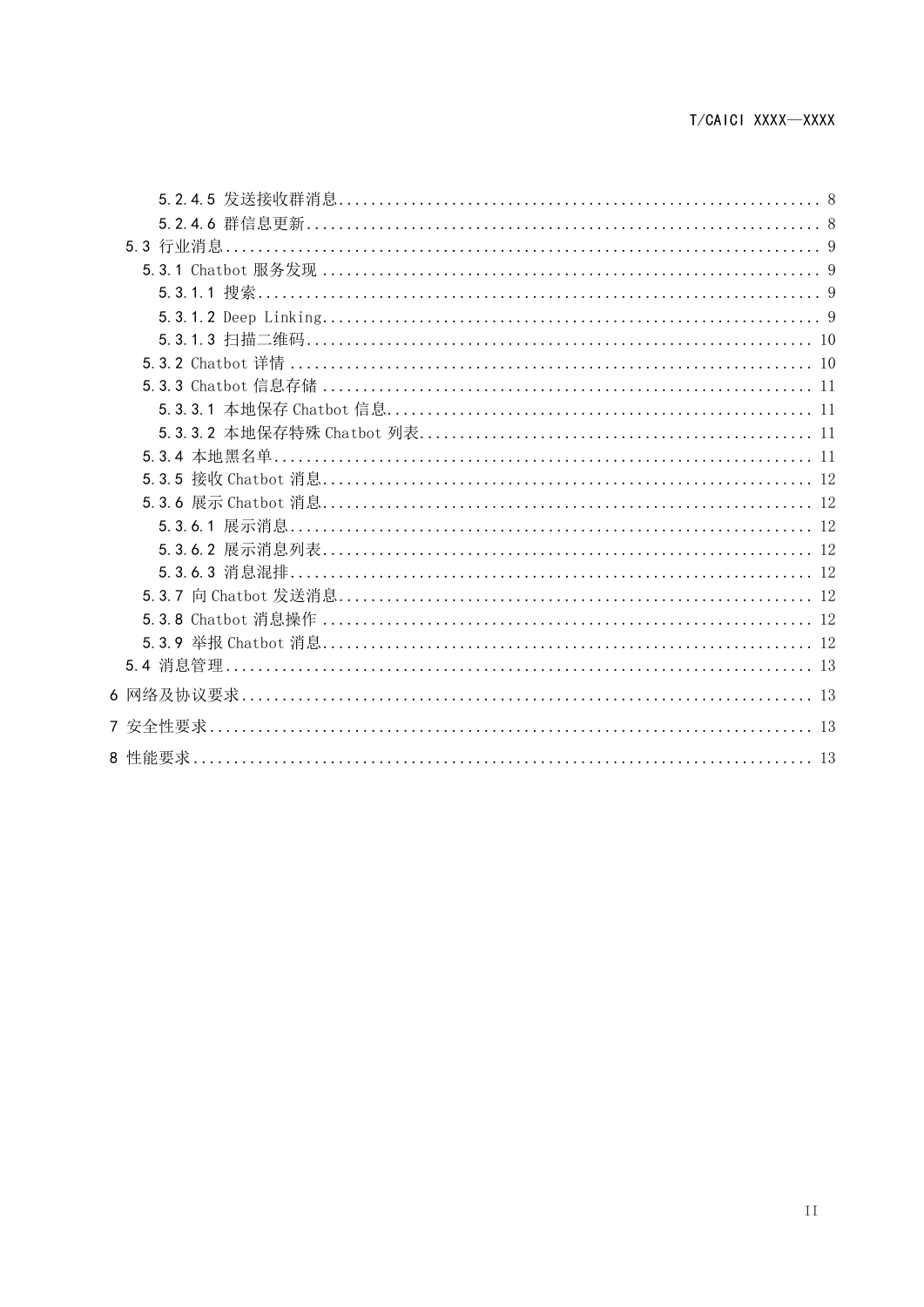# 前 言

<span id="page-3-0"></span>本文件按照GB/T 1.1-2020《标准化工作导则 第1部分: 标准化文件的结构和起草规则》的规定 起草。

本文件由中国通信企业协会团体标准管理委员会提出并归口。

本文件主要起草单位:中国信息通信研究院、中国通信企业协会增值服务专业委员会、中国电信集 团有限公司、中国移动通信集团有限公司、中国联合网络通信集团有限公司

本文件参加起草单位:北京百悟科技有限公司、北京三星通信技术研究有限公司、广东蜂动科技有 限公司、华为终端有限公司、联通在线信息科技有限公司、杭州数海掌讯信息科技有限责任公司、OPPO 广东移动通信有限公司、荣耀终端有限公司、上海大汉三通通信股份有限公司、维沃移动通信有限公司、 小米科技有限责任公司、信元公众信息发展有限责任公司、中兴通讯股份有限公司

本文件主要起草人:

本文件为xxx发布。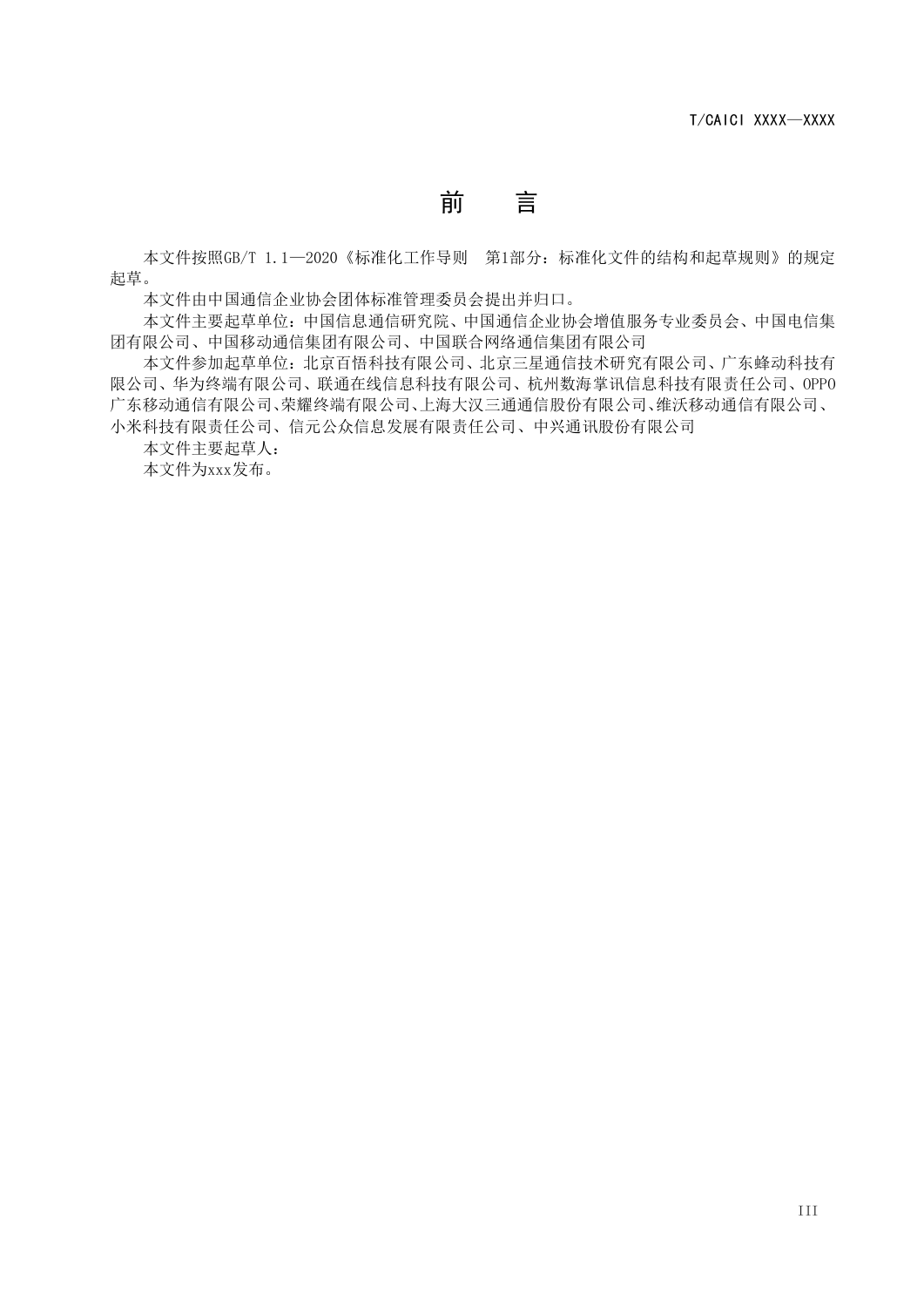引 言

<span id="page-4-0"></span>本文件的发布机构提请注意,声明符合本文件时,可能涉及到 …… [条] …… 与…… [内容] …… 相 关的专利的使用。

本文件的发布机构对于该专利的真实性、有效性和范围无任何立场。

该专利持有人已向本文件的发布机构承诺,他愿意同任何申请人在合理且无歧视的条款和条件下, 就专利授权许可进行谈判。该专利持有人的声明已在本文件的发布机构备案。相关信息可以通过以下联 系方式获得:

专利持有人姓名: ……

地址: ……

请注意除上述专利外,本文件的某些内容仍可能涉及专利。本文件的发布机构不承担识别专利的责 任。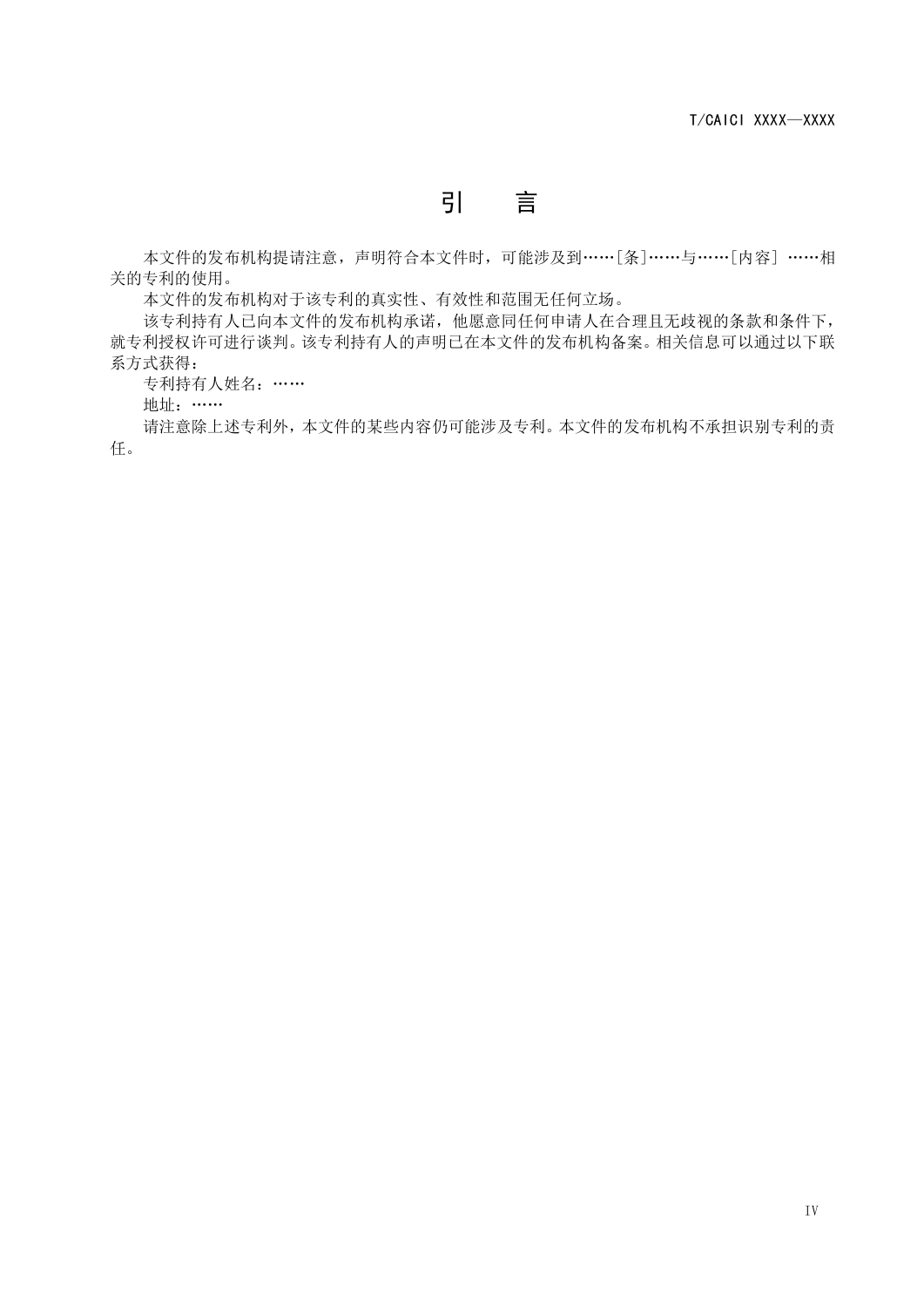### 双卡 5G 消息终端技术规范

#### <span id="page-5-0"></span>1 范围

本标准规定了数字移动通信双卡终端支持5G消息业务的技术要求,包括基本要求、业务功能要求、 网络及协议要求、安全性要求及性能要求,其中终端业务功能要求包括个人消息功能要求、行业消息功 能要求、消息管理功能要求。

本标准规定的5G消息基于GSMA RCS UP2.4及相关标准实现。

本标准适用于支持5G消息业务的数字移动通信双卡终端。

#### <span id="page-5-1"></span>2 规范性引用文件

下列文件中的内容通过文中的规范性引用而构成本文件必不可少的条款。其中,注日期的引用文件, 仅该日期对应的版本适用于本文件;不注日期的引用文件,其最新版本(包括所有的修改单)适用于本 文件。

YD/T 0279-2019 5G消息 总体技术要求

YD/T 3961-2021 5G消息 终端技术要求

GSMA RCC.07 v11.0 富通信套件先进通信服务与客户端标准(Rich Communication Suite -Advanced Communications Services and Client Specification)

GSMA RCC.71 v2.4 富通信套件全球统一标准服务定义(RCS Universal Profile Service Definition Document)

GSMA RCC.14 v7.0 业务提供商终端配置(Service Provider Device Configuration)

OMA TS CPM V2.2 融合消息技术规范 (Converged IP Message)

3GPP TS 24.229 基于SIP和SDP的IP多媒体呼叫控制协议(IP multimedia call control protocol based on Session Initiation Protocol (SIP) and Session Description Protocol (SDP))

IETF RFC5626 在SIP协议中管理客户端启动的连接(Managing Client-Initiated Connections in the Session Initiation Protocol)

IETF RFC7232 超文本传输协议1.1:有条件请求(Hypertext Transfer Protocol (HTTP/1.1): Conditional Requests)

IETF RFC5870 地理位置统一资源标识符(A Uniform Resource Identifier for Geographic Locations ('geo' URI))

#### <span id="page-5-2"></span>3 术语、定义和缩略语

#### <span id="page-5-3"></span>3.1 术语和定义

YD/T 3961-2021界定的下列术语和定义适用于本文件。

#### <span id="page-5-4"></span>3.1.1 5G 消息 5G Messaging

5G消息是能与短信/彩信等基础电信业务协同开展的业务,5G消息业务包括个人消息、行业消息和 增强通话涉及的消息等业务形式。

#### <span id="page-5-5"></span>3.1.2 聊天机器人 Chatbot

5G 消息中行业消息应用的呈现形式,以消息对话的方式,向用户提供行业消息服务功能。

#### <span id="page-5-6"></span>3.1.3 配置通知短信 Network Requested Configuration Short Message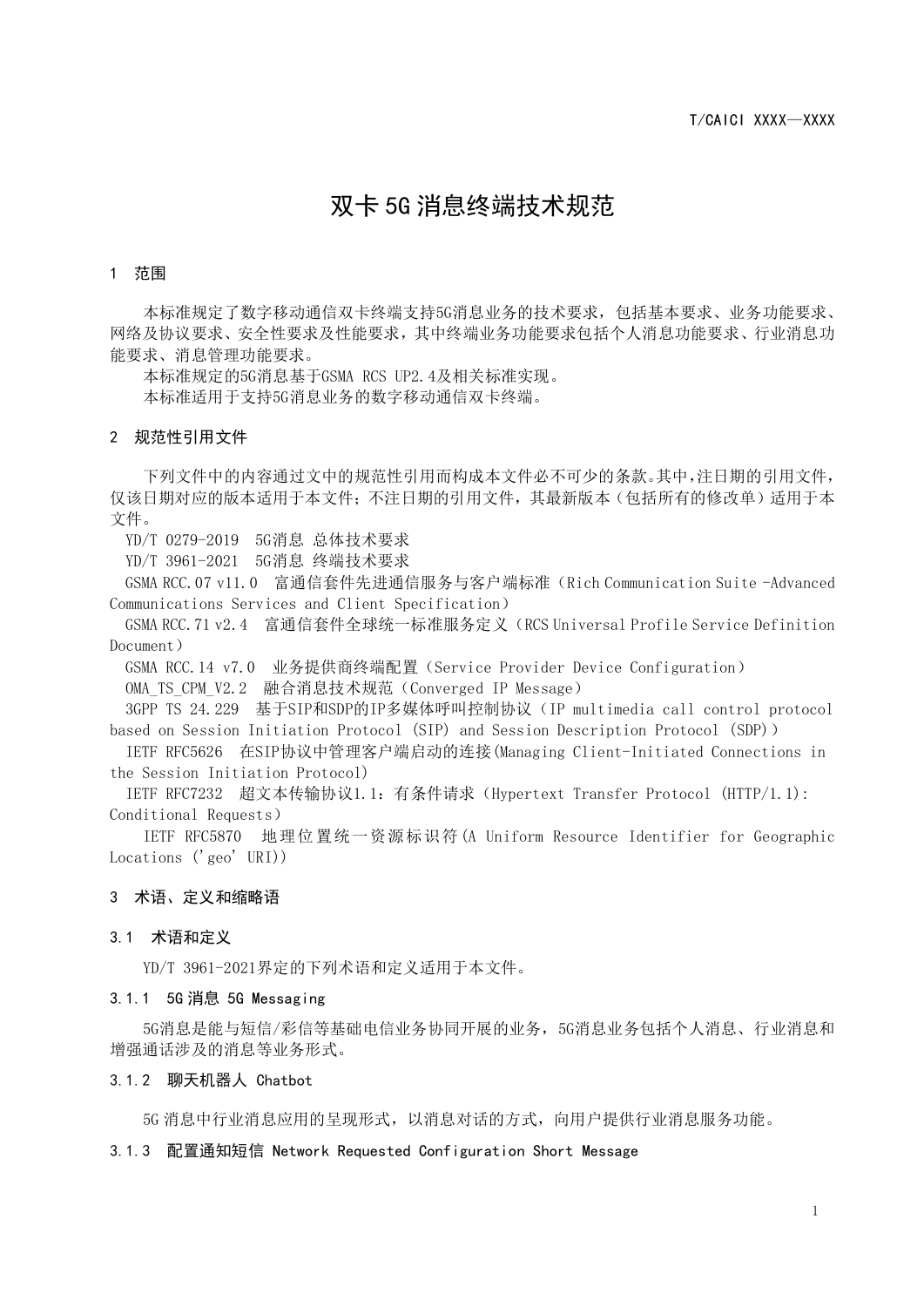网络向终端下发的二进制短信,用户不可见,用于网络侧通知终端发起获取配置流程。

#### <span id="page-6-0"></span>3.1.4 建议选项 Suggested Chip List

Chatbot 消息中携带的可供用户点击的快捷操作按钮,从功能上分,包括建议回复和建议操作。

#### <span id="page-6-1"></span>3.1.5 深度链接 Deep Linking

Deep Linking是指终端应用在处理特定 URI 的时候可以直接跳转到对应的内容页或触发特定逻辑, 而不仅仅是启动该应用。

#### <span id="page-6-2"></span>3.1.6 Chatbot 业务标识 Chatbot IARI

用于标识某实体支持Chatbot消息,对应的feature tag为: +g.3gpp.iari-ref="urn%3Aurn-7%3A3gpp-application.ims.iari.rcs.chatbot.sa"。用户向Chatbot 发送的消息、Chatbot向用户发送的消息中均须携带本标识。

#### <span id="page-6-3"></span>3.1.7 Chatbot 角色标识 Chatbot role

用于标识消息发送方是一个chatbot,对应的feature tag为: +g.gsma.rcs.isbot。 Chatbot在其 发送的消息中须携带本标识。

#### <span id="page-6-4"></span>3.1.8 Chatbot 版本标识 Chatbot application version

用于标识某实体支持的Chatbot应用的版本号,对应的feature tag为: +g.gsma.rcs.botversion="#[version]"。本标准中version取值为"2"。用户向Chatbot发送的消息、 Chatbot向用户发送的消息中均须携带本标识。

#### <span id="page-6-5"></span>3.2 缩略语

下列缩略语适用于本文件。

| APN          | 接入点名称              | Access Point Name                    |
|--------------|--------------------|--------------------------------------|
| HOS APN      | 归属服务接入点名称          | Home of Service APN                  |
| ICSI         | IMS 通信服务识别         | IMS Communication Service Identifier |
| IMS          | IP多媒体子系统           | IP Multimedia Subsystem              |
| IMS AKA      | IMS认证和密钥协商         | IMS Authentication and Key Agreement |
| IMSI         | 国际移动用户识别码          | International Mobile Subscriber      |
|              |                    | Identity                             |
| <b>IP</b>    | 互联网协议              | Internet Protocol                    |
| <b>IPSec</b> | 网络协议安全性            | Internet Protocol Security           |
| MaaP         | 消息即平台              | Messaging as a Platform              |
| MSISDN       | 移动台国际 ISDN 号码 (一般指 | Mobile Station international ISDN    |
|              | 手机号码)              | number                               |
| MSRP         | 消息会话中继协议           | Message Session Relay Protocol       |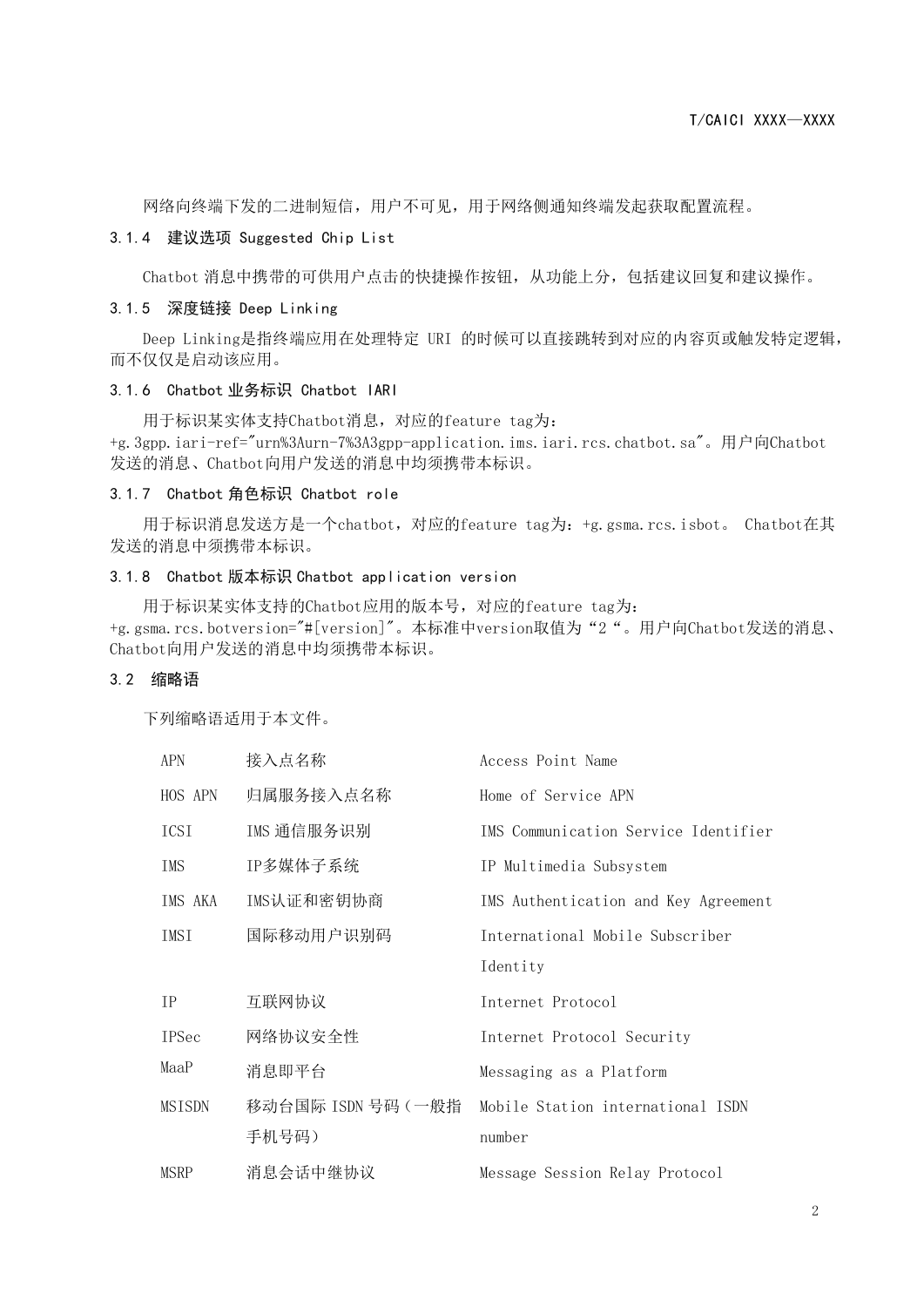| OMA        | 开放移动联盟      | Open Mobile Alliance                 |
|------------|-------------|--------------------------------------|
| 0TP        | 一次性密码       | One Time Password                    |
| <b>RCS</b> | 富通信套件       | Rich Communication Suite             |
| <b>SIP</b> | 会话初始化协议     | Session Initiation Protocol          |
| <b>TCP</b> | 传输控制协议      | Transmission Control Protocol        |
| TLS        | 传输层安全       | Transport Layer Security             |
| URI        | 通用资源标识符     | Uniform Resource Identifier          |
| USIM       | 通用用户识别模块    | Universal Subscriber Identity Module |
| ViIMS      | IMS承载视频方案   | Video Over IMS                       |
| VoIMS      | IMS承载语音方案   | Voice Over IMS                       |
| WLAN       | 无线局域网       | Wireless Local Area Network          |
| XML        | 可扩展Markup语言 | Extensible Markup Language           |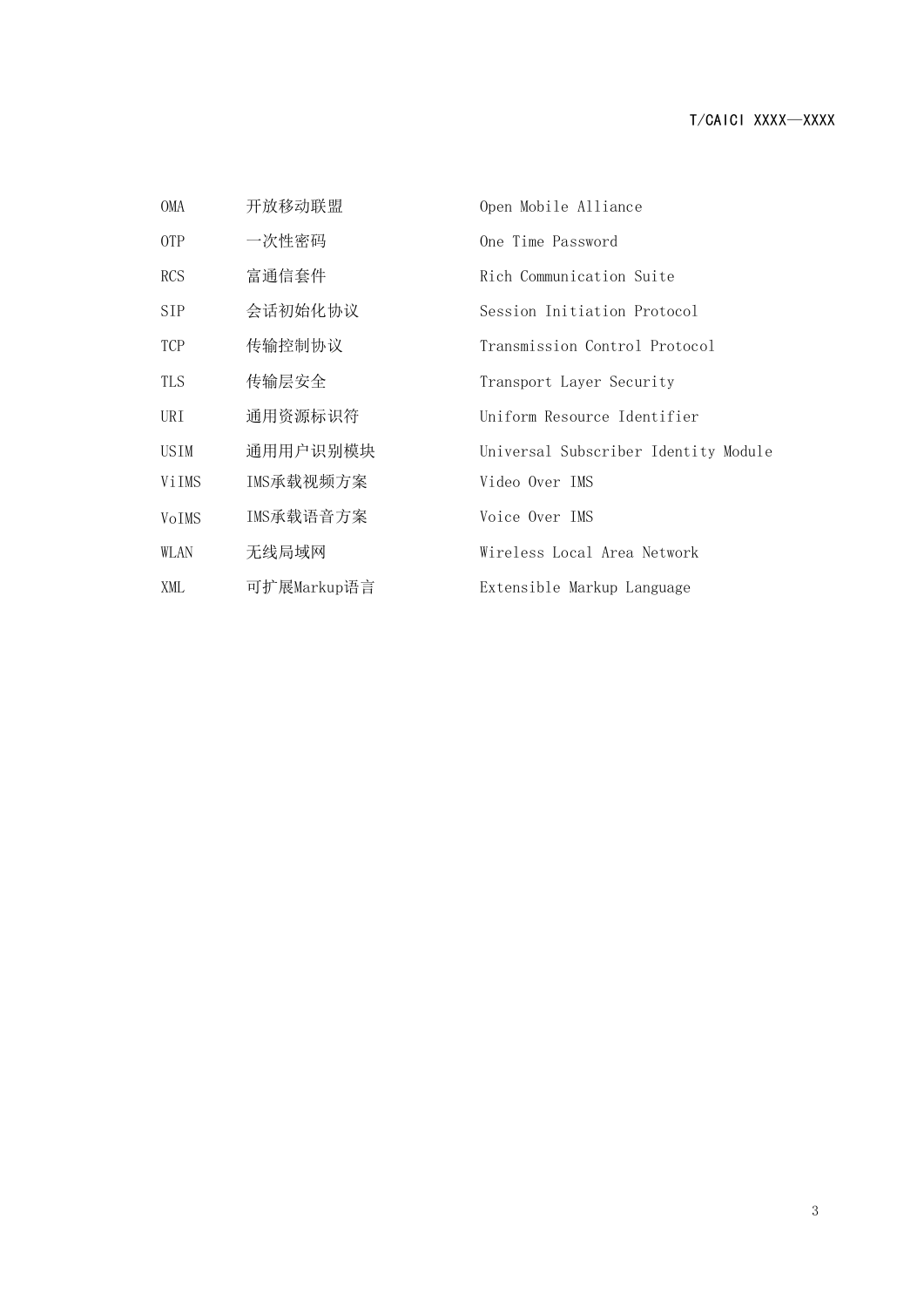#### <span id="page-8-0"></span>4 5G 消息双卡终端基本要求

#### <span id="page-8-1"></span>4.1 双卡终端业务需求概述

本标准中涉及的双卡终端设备需支持同时插入两张USIM卡,包括双卡单通终端和双卡双通终端两种 基本类型(如无特别说明,本标准中的终端均指双卡终端)。

双卡终端中的双卡都应支持5G消息,提供相同的用户体验。用户可以单独设置每张卡的5G消息业务 开启状态。终端应支持在如下两种场景下正常使用5G消息:

a) 一张卡5G消息在线,一张卡5G消息离线;

b) 两张卡同时5G消息在线。

#### <span id="page-8-2"></span>4.2 双卡终端业务认证

终端应支持对双卡中的任一张USIM卡做5G消息相关的业务认证,认证相关技术要求参见CCSA《5G 消息 终端技术要求》4.3节。

#### <span id="page-8-3"></span>4.3 双卡终端配置管理

#### <span id="page-8-4"></span>4.3.1 基本要求

终端应支持为双卡中的任一张USIM卡从网络侧获取5G消息相关的配置信息,配置数据应在终端上分 别存储,相互隔离。除承载选择要求外,获取配置信息的相关技术要求参见CCSA《5G消息 终端技术要 求》4.4.1、4.4.3和4.4.4节。

#### <span id="page-8-5"></span>4.3.2 承载选择要求

本标准中,将终端侧打开移动数据(PS域)开关的卡简称为数据承载卡,未打开移动数据开关的卡 简称为非数据承载卡。

终端应支持通过运营商PS域或WLAN为数据承载卡获取配置信息。不同网络条件下的具体处理原则参 见CCSA《5G消息 终端技术要求》4.4.3节。

终端应支持通过WLAN或数据承载卡的运营商PS域为非数据承载卡获取配置信息。通过数据承载卡的 运营商PS域为非数据承载卡获取配置信息时,终端应采用WLAN方式下获取配置信息的技术流程。不同网 络条件下的具体处理原则如下:

- a) 在终端有WLAN连接的情况下,终端应使用WLAN向网络侧请求获取配置信息。终端应能够读取当 前插入的 USIM卡的IMSI信息,并在配置请求中插入该IMSI信息。
- b) 在终端只有数据承载卡的运营商PS域连接的情况下,终端应将该PS域连接视为非数据承载卡的 WLAN,通过WLAN下获取配置信息的流程为非数据承载卡获取配置信息。
- c) 如果获取配置失败,网络侧向终端返回错误码和错误原因描述。如果终端通过错误码和错误原 因描述判断出非数据承载卡没有开通5G消息业务,则终端应向用户作出提示,首次使用5G消息 业务需要通过该卡的PS域接入,为该卡开通5G消息业务,用户确认后,终端应临时打开该卡的 PS域,通过该卡的PS域为其重新执行获取配置流程,成功获取到配置数据后,终端应关闭该卡 的PS域,通过WLAN或用户选定的数据承载卡的PS域为该卡执行后续的5G消息注册流程和5G消息 使用流程。

假设终端上的卡A为数据承载卡,卡B为非数据承载卡。终端通过卡A的PS域为卡B获取配置信息时, 采用WLAN下获取配置信息的流程,即卡B将卡A提供的数据通道当做WLAN通道来使用。获取配置信息的流 程如下: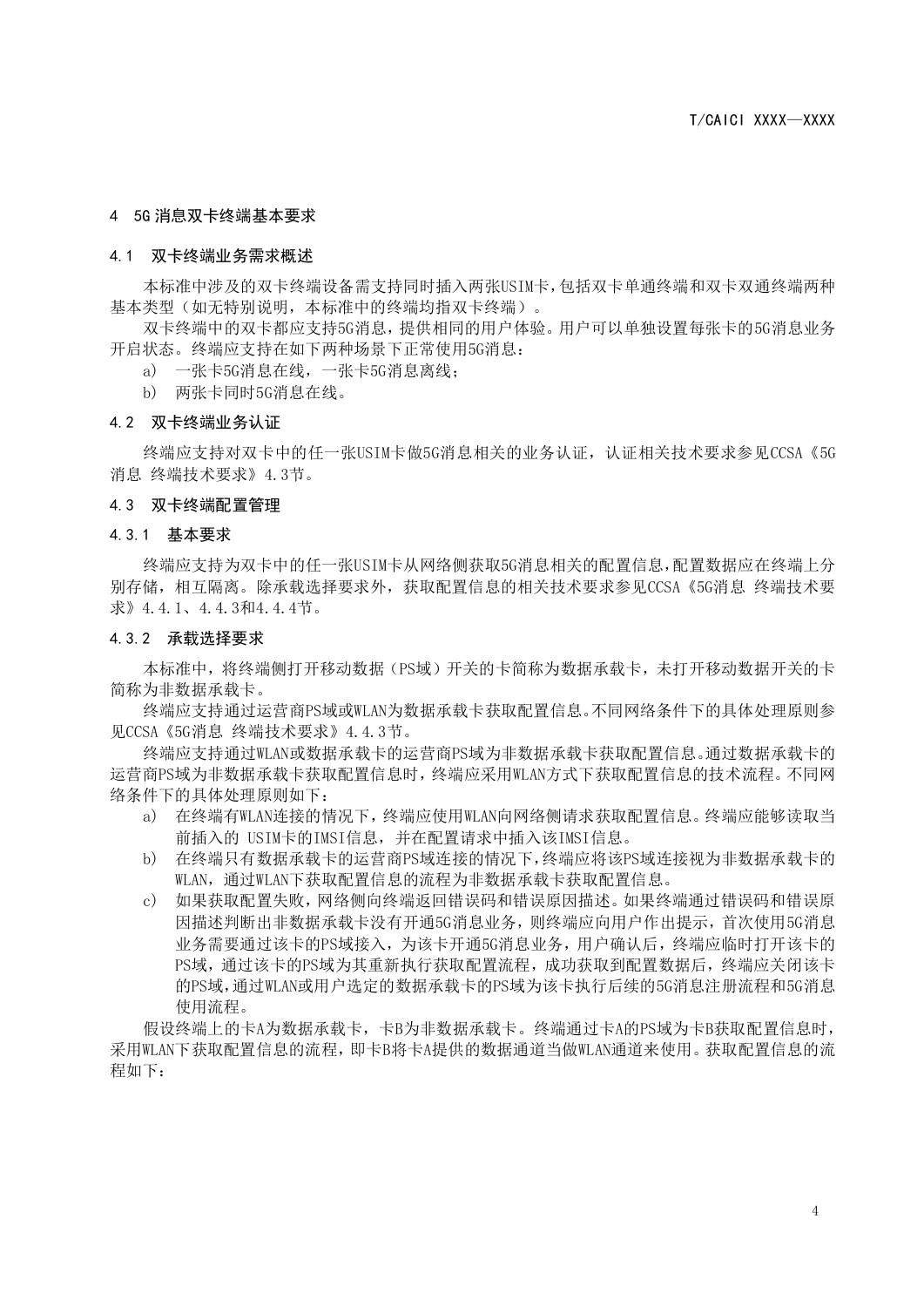

#### 图1 非数据承载卡获取配置信息流程

终端为卡B获取配置信息时,如果收到服务器返回的错误响应,且终端通过错误码"403"和错误原 因描述"NeedPSAccess"判断出卡B没有开通5G消息,则终端应提示用户,需要临时打开卡B的PS域连接 为卡B开通5G消息业务,用户确认后,终端打开卡B的PS域(同时关闭卡A的PS域),重新通过卡B的PS 域为卡B向网络侧获取配置信息,待完成首次获取配置信息后,终端关闭卡B的PS域(同时打开卡A的PS 域),卡B后续的获取配置信息的流程都可通过卡A的PS域或WLAN承载。

#### <span id="page-9-0"></span>4.4 双卡终端业务注册

终端应支持为双卡分别执行5G消息的注册、重注册、去注册流程。具体技术要求参见CCSA《5G消息 终端技术要求》4.5节。

用户进行数据承载卡切换时,切换完成后,终端应根据双卡的5G消息开启状态分别发起双卡的5G 消息注册流程。

如果终端当前的网络连接为数据承载卡的PS域,终端为非数据承载卡执行注册流程时,应将数据承 载卡的PS域视为WLAN,通过TLS来承载SIP消息(通过运营商下发的配置参数"wifiSignalling"的值来 控制,一般运营商会将该值设置为SIPoTLS)。

#### <span id="page-9-1"></span>4.5 双卡终端接入功能

终端的双卡都应支持通过SIP、MSRP、HTTP/HTTPS协议完成5G消息相关的业务流程,终端应支持 TLS1.2及以上版本。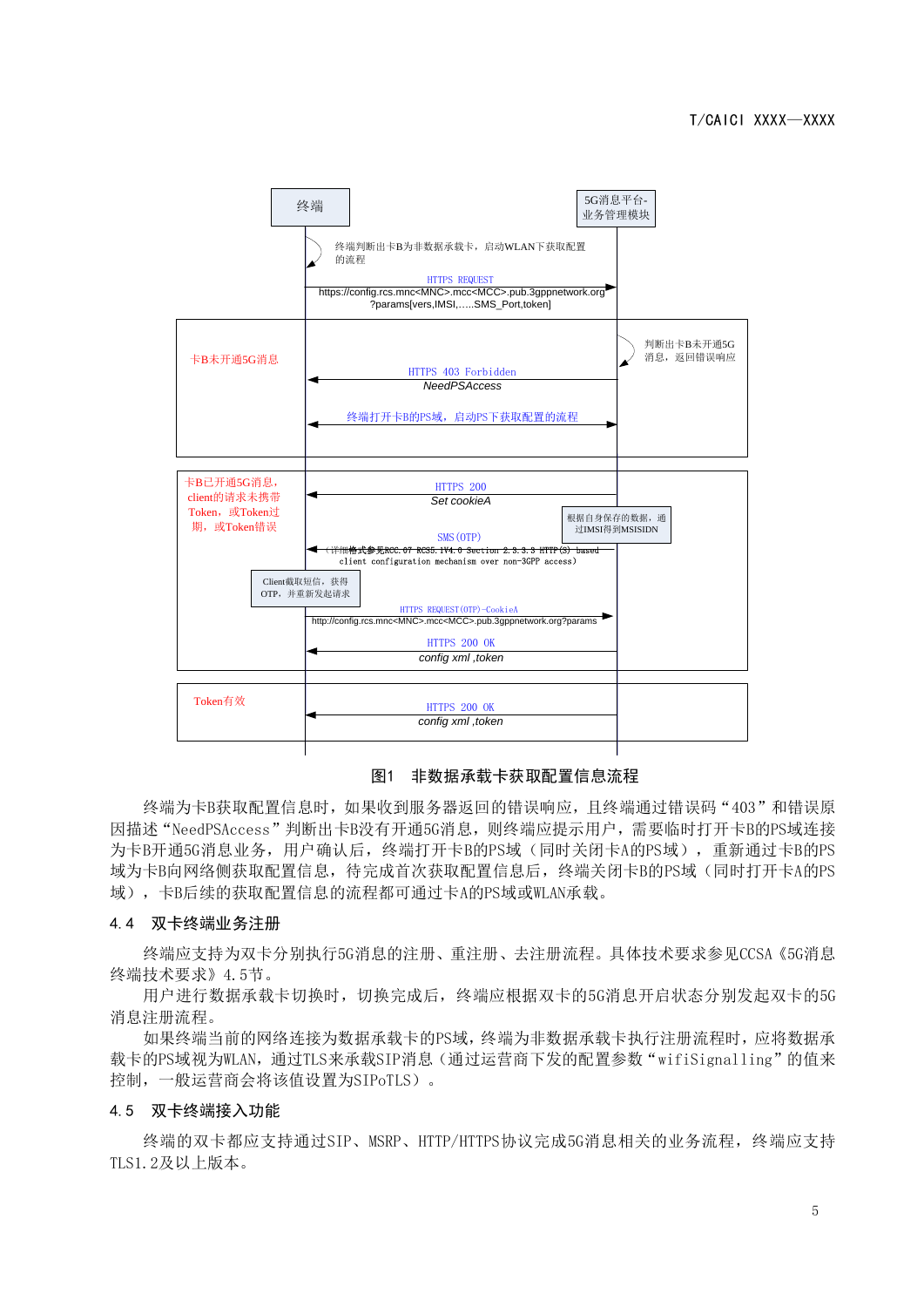终端必须实现TCP连接保活机制。终端应根据实际情况对维持TCP连接的心跳信息的发送时间间隔进 行智能探测和优化。

终端应支持动态调整并确定心跳信息的发送时间间隔。探测心跳信息时间间隔的方式可按照如下方 式进行:

5G消息应用设置一个发送心跳信息的初始时间间隔,如果该间隔保活成功,则下次在此间隔时长的 基础上增加一个值。利用该规则,逐步递增,直到达到或接近(不能超过)预设的最大间隔。

在上次心跳信息发送之后,当次心跳信息发送之前,若终端和服务器间有成功的消息交互,则终端 在消息发送成功或接收成功的时刻,可重启心跳信息发送的定时时间。

终端可根据网络连接状态(如当前连接的是运营商PS域还是WLAN)、当前电量(低电量、中电量、 高电量)、充电状态等因素中的一个或多个确定心跳信息的不同初始时间间隔,每次保活成功后增加的 值可为固定值或根据预设算法生成的一个随机值。

发送ping以后10秒内成功收到pong则记为保活成功,否则记为失败。失败时,假设使用的心跳时间 间隔为Tx。下一次继续使用Tx作为心跳时间间隔。如果保活成功,则继续按照上述规则递增。如果再次 失败,则下一次继续使用Tx作为心跳时间间隔。业务逻辑可设置为失败n次(例如n=2)后,回退到上一 次成功的心跳时间间隔T(x-1),并在T(x-1)的基础上减去一个较短的时长(如10秒),作为该网络 下的稳定心跳时间间隔。

如果在探测过程中因TCP保活失败导致TCP重连及5G消息重注册,如果终端没有发生网络切换,则在 5G消息注册成功后,终端应按照上述规则,继续执行探测流程。如果发生网络切换,终端应按照上述机 制重新探测保活时长。

使用场景及具体技术要求参见CCSA《5G消息 终端技术要求》4.6节。

#### <span id="page-10-0"></span>4.6 能力探测要求

终端的双卡都应支持SIP OPTIONS方式的能力探测。具体技术要求参见CCSA《5G消息 终端技术要求》 4.7节。

#### <span id="page-10-1"></span>4.7 开启/关闭 5G 消息

终端应为双卡分别提供开启、关闭5G消息的功能开关。

#### <span id="page-10-2"></span>4.8 业务并发

终端应支持如下业务并发场景。

对于双卡双通终端(假设卡A、卡B的5G消息业务都在线):

- a) 数据承载卡使用话音业务期间:
	- 1) 如果数据承载卡使用VoLTE通话,终端应具备通过数据承载卡的PS域或通过WLAN进行数据 连接的能力,终端通过数据承载卡的PS域或通过WLAN进行数据连接时,双卡的5G消息能正 常使用;双卡能正常接收短彩信,且正在进行中的通话不受5G消息或短彩信交互的影响。
	- 2) 如果数据承载卡使用CS域通话,终端应具备通过WLAN进行数据连接的能力,终端通过WLAN 进行数据连接时,双卡的5G消息能正常使用,双卡能正常接收短彩信,且正在进行中的通 话不受5G消息或短彩信交互的影响。
- b) 非数据承载卡使用话音业务期间,终端应具备通过数据承载卡的PS域或通过WLAN进行数据连接 的能力,终端通过数据承载卡的PS域或通过WLAN进行数据连接时,双卡的5G消息能正常使用, 双卡能正常接收短彩信,且正在进行中的通话不受5G消息或短彩信交互的影响。
- 对于双卡单通终端(假设卡A、卡B的5G消息业务都在线):
- a) 数据承载卡使用话音业务期间:
	- 1) 如果数据承载卡使用VoLTE通话,终端应具备通过数据承载卡的PS域或通过WLAN进行数据 连接的能力,终端通过数据承载卡的PS域或通过WLAN进行数据连接时,双卡的5G消息能正 常使用;数据承载卡能正常接收短彩信,且正在进行中的通话不受5G消息或短彩信交互的 影响。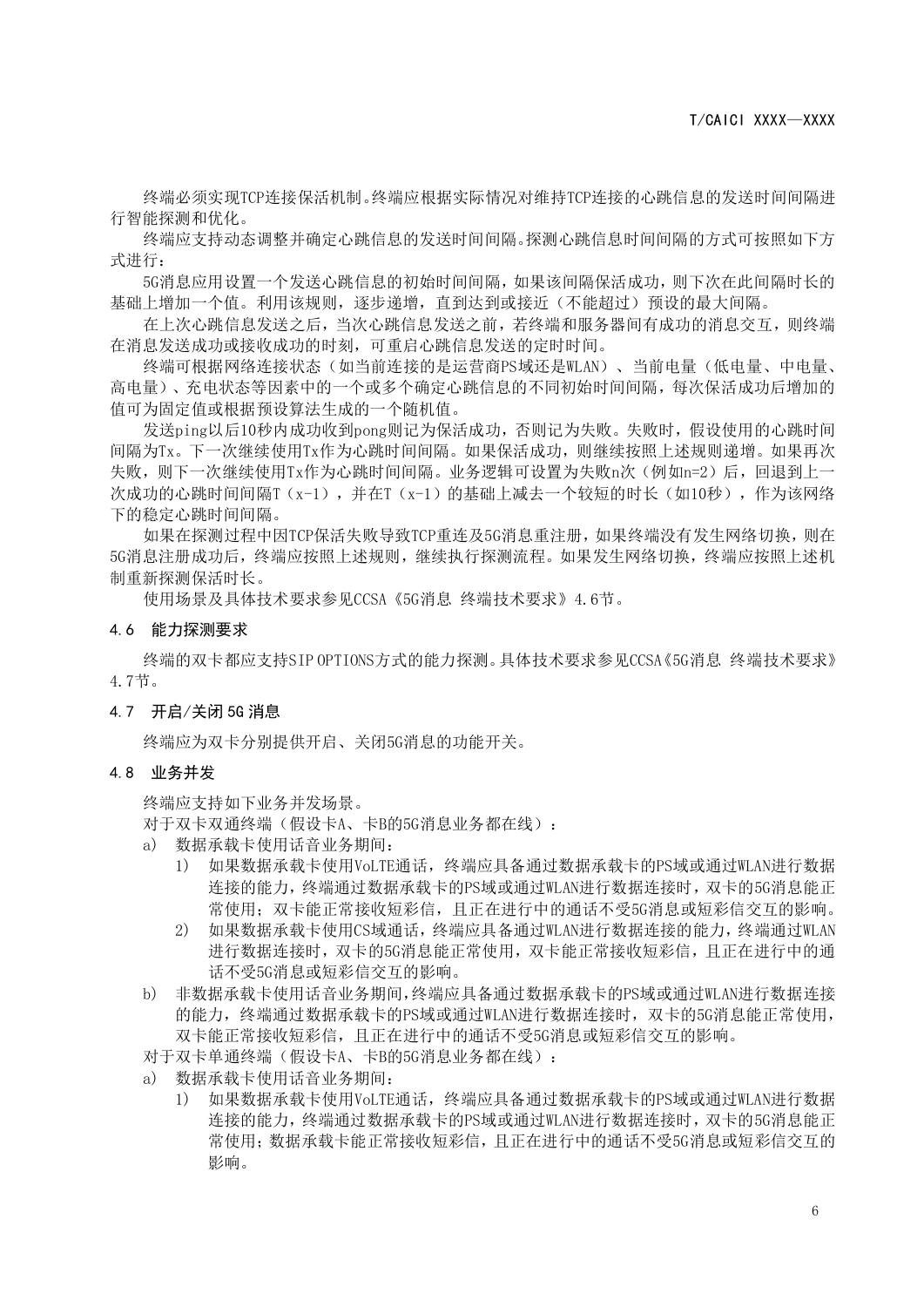- 2) 如果数据承载卡使用CS域通话,终端应具备通过WLAN进行数据连接的能力,终端通过WLAN 进行数据连接时,双卡的5G消息能正常使用,数据承载卡能正常接收短彩信,且正在进行 中的通话不受5G消息或短彩信交互的影响。
- b) 非数据承载卡使用话音业务期间:终端应具备通过WLAN进行数据连接的能力,终端通过WLAN 进行数据连接时,双卡的5G消息能正常使用,非数据承载卡能正常接收短彩信,且正在进行中 的通话不受5G消息或短彩信交互的影响。

#### <span id="page-11-0"></span>4.9 软件升级

终端应支持5G消息相关的软件在线升级,软件升级要求参见CCSA《5G消息 终端技术要求》4.10节。

#### <span id="page-11-1"></span>5 5G 消息双卡终端业务功能要求

#### <span id="page-11-2"></span>5.1 概述

终端中的双卡都应支持个人消息、行业消息。行业消息的品牌名称为应用号,终端应在Chatbot相 关的功能入口使用该名称。

终端的消息会话列表中,双卡的个人消息(包括点对点消息、群发消息、群聊消息)会话和行业消 息会话混排。

- a) 个人消息中的点对点消息会话延用传统双卡终端中双卡短信/彩信的呈现方式,双卡与同一联 系人的点对点消息混排在一个会话中。
- b) 双卡的群聊消息会话在会话列表中分别展示,终端应在会话列表中标明该会话属于哪张卡。
- c) 双卡的行业消息会话在会话列表中根据Chatbot的归属运营商展示,终端应在会话列表中标明 该Chabot属于哪个运营商。

双卡终端的5G消息界面设计参见《5G消息业务显示规范》。

#### <span id="page-11-3"></span>5.2 个人消息

#### <span id="page-11-4"></span>5.2.1 查看消息

终端应能正确完整的显示双卡的5G消息,对接收到的内容不能篡改。

双卡的个人消息与行业消息在会话列表中混排显示。

- a) 点对点消息会话延用传统双卡终端中双卡短信/彩信的呈现方式,双卡与同一联系人的点对点 消息混排在一个会话中。
- b) 群发消息会话延用传统双卡终端中双卡短信/彩信的呈现方式,双卡向同一联系人列表发送的 消息混排在一个会话中。

c) 双卡的群聊消息会话在会话列表中分别展示,终端应在会话列表中标明该会话属于哪张卡。 查看消息的其它要求参见CCSA《5G消息 终端技术要求》5.2.2节。

#### <span id="page-11-5"></span>5.2.2 发送消息

终端发送点对点消息、群发消息时,应在聊天界面向用户提供卡选项,用户可通过任一卡向联系人 或联系人列表发送消息。

终端发送群聊消息时,不应在聊天界面提供卡选项,应默认采用该群的归属卡向群中发送消息。

发送消息相关的其它技术要求参见CCSA《5G消息 终端技术要求》5.2.3节。

#### <span id="page-11-6"></span>5.2.3 接收消息

终端应支持接收任一卡的点对点消息、群聊消息。终端如果接收到无法识别的消息类型,需要进行 容错处理(如直接丢弃或提示用户),不应影响终端正常使用。

对于接收到的消息,终端应支持将其放入接收方USIM卡的消息会话中。

接收消息相关的其它技术要求参见CCSA《5G消息 终端技术要求》5.2.4节。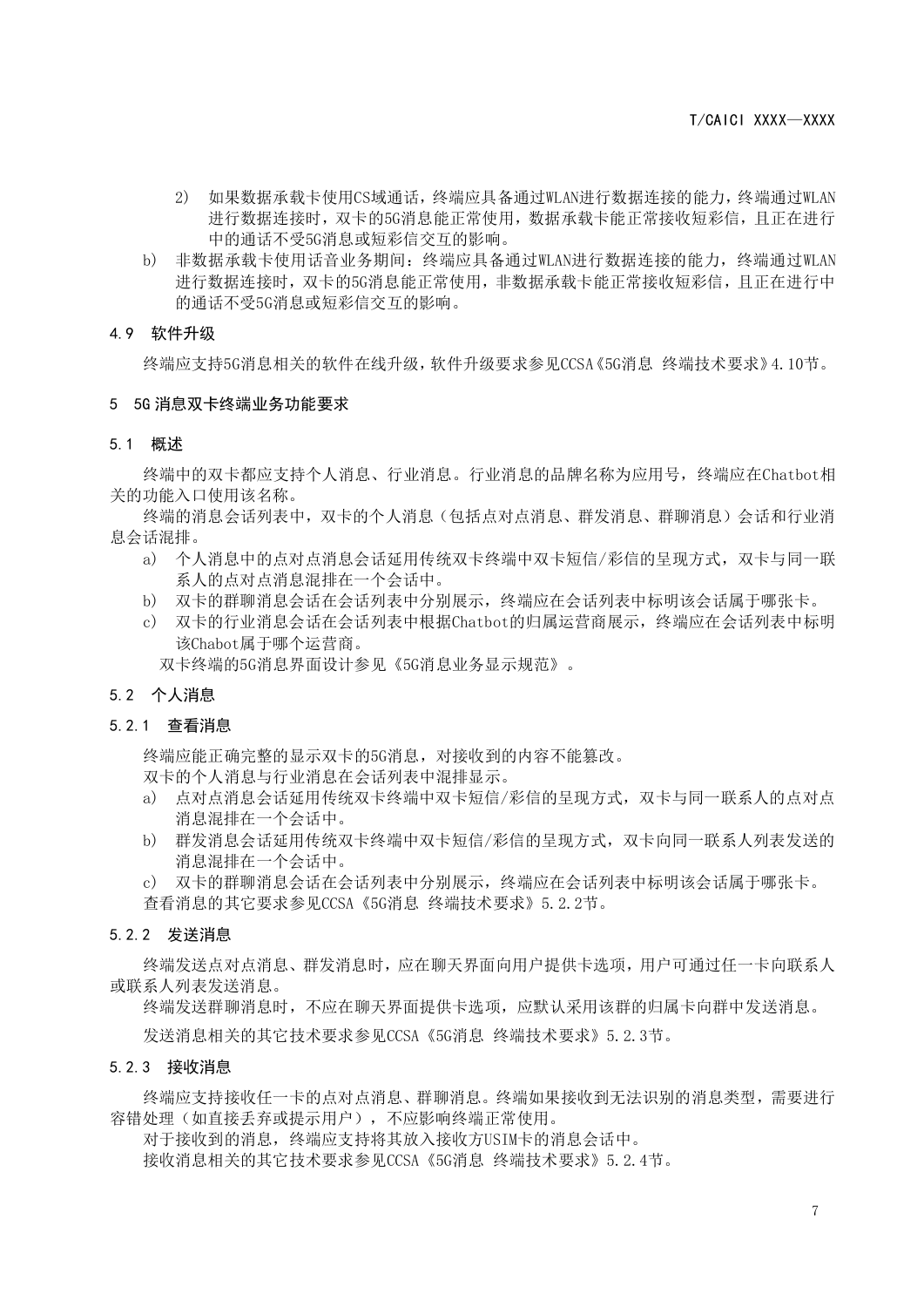#### <span id="page-12-0"></span>5.2.4 群聊和群管理

#### <span id="page-12-1"></span>5.2.4.1 创建群

终端应支持以任一卡作为创建者来创建群,用户创建群时,终端应提供卡选项。

群创建成功后,终端应订阅该群的状态,并提供群管理入口,群创建者默认为群管理员。如果创建 失败,终端应提示用户群创建不成功。创建群、设置群名称、设置群头像相关的技术要求参见CCSA《5G 消息 终端技术要求》5.2.5.1节。

#### <span id="page-12-2"></span>5.2.4.2 群成员权限

终端应为群管理员和普通群成员提供对应其角色权限的操作选项。群管理员和普通群成员的操作选 项参见CCSA《5G消息 终端技术要求》5.2.5.2节。

终端应区分标示群管理员,应支持每个群同时存在多个群管理员。群管理员更换时,终端应更新群 管理员标识。

如果终端的两张卡都加入了某一个群聊,在执行群操作选项时,终端应使用该群聊会话所属的卡来 执行其角色权限对应的操作选项。

终端应支持为两张卡分别设置用于群聊的别名。别名的使用要求参见CCSA《5G消息 终端技术要求》 5.2.5.2节。

#### <span id="page-12-3"></span>5.2.4.3 加入群

终端应支持处理任一卡接收到的群邀请,并以明显方式提示用户该邀请属于哪一张卡。用户收到群 邀请消息时,应可以选择接受或拒绝加入群。群邀请的处理要求参见CCSA《5G消息 终端技术要求》 5.2.5.3节。

#### <span id="page-12-4"></span>5.2.4.4 退出群

终端应支持用户主动退出终端上的任一群。主动退出群的处理逻辑如下:

- a) 如果终端的两张卡都加入了某一群聊,一张卡退出后,该卡所属的群聊会话删除,但另一卡所 属的群聊会话仍存在,另一张卡可继续参与群聊。
- b) 如果终端只有一张卡加入了某一群聊,用户选择退出后,终端应在本地删除该群聊会话,并退 出该群。
- c) 群管理员退出时,如果该群只有一个管理员,还应提示需要向其他人转移管理员权限。

终端应支持由管理员删除群成员或群解散引起的被动退出群,被动退出群的处理逻辑如下:

- a) 如果终端的两张卡都加入了某一群聊,一张卡被动退出后,终端收到服务器下发的群解散消息, 应提示用户相关的群变化信息。终端应将消息列表里该群的聊天记录保留,用户可以浏览或删 除该聊天记录,但不可再发送消息。另一卡所属的群聊会话仍可继续参与群聊。
- b) 如果终端只有一张卡加入了某一群聊,被动退出后,终端收到服务器下发的群解散消息,应提 示用户相关的群变化信息。终端应将消息列表里该群的聊天记录保留,用户可以浏览或删除该 聊天记录,但不可再发送消息。

#### <span id="page-12-5"></span>5.2.4.5 发送接收群消息

终端双卡的群聊会话在会话列表中分开呈现。如果两张卡都加入了某一个群聊,在终端的会话列表 中,应存在2个该群的群聊会话,分别归属于2张卡。

终端发送群消息时,默认使用该群聊会话所属的卡来发送消息。终端接收群消息时,应根据消息的 接收方,将消息置于接收方所属的群聊会话里。

终端向群中发送消息时,如果已经不是该群的成员(已经退出群,被管理员删除,群已经解散等), 会收到网络下发的错误信息,终端应使用用户容易理解的语言提示用户相应的错误,例如 "您已不是 该群成员,无法发送信息"。

#### <span id="page-12-6"></span>5.2.4.6 群信息更新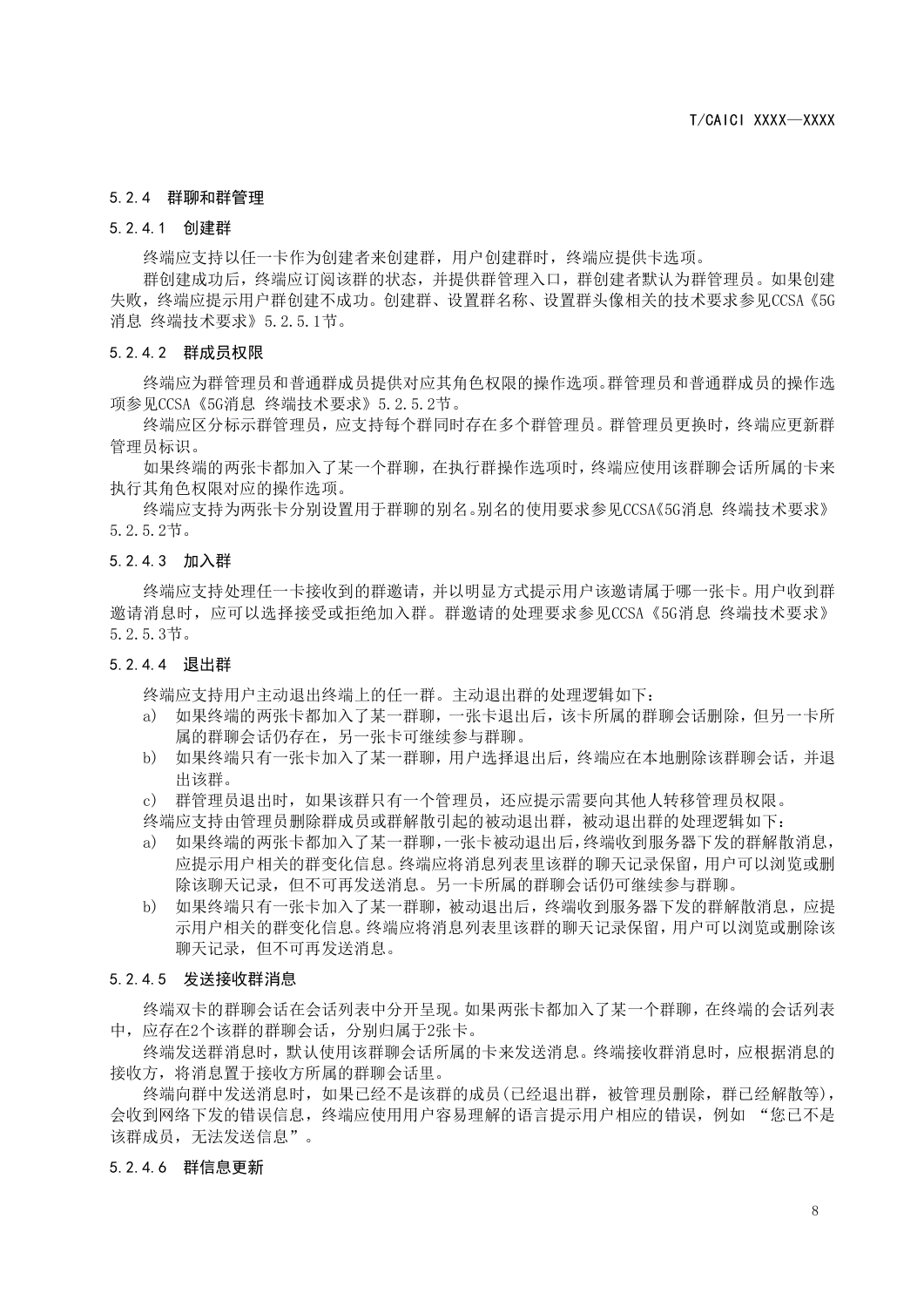终端应支持通过订阅会话状态信息获取群的状态。终端收到服务器下发的其他用户加入群、退出群、 其他用户被管理员删除的消息,应提示用户群成员信息变化。终端对群会话状态信息的处理逻辑如下:

- a) 如果终端只有一张卡加入了某一个群聊, 终端应订阅该群的会话状态信息,终端收到群会话 状态信息时,应在群聊会话中显示该状态。
- b) 如果终端的两张卡都加入了某一个群聊,终端应针对2张卡分别做群会话状态信息订阅;
- c) 如果终端的两张卡都加入了某一个群聊,收到2条群会话状态信息时,终端应根据接收方不同 在2张卡的群聊会话中分别显示该状态;
- d) 如果群信息有更新,终端应更新保存的群信息。终端如果尚未保存该群信息,应保存该群的信 息。

终端应支持通过订阅群会场列表信息获取终端任一卡已加入的群聊,用户更换终端、恢复出厂设置 等场景下可通过该接口查询自身已经加入的群聊。终端在获得群聊列表后,应根据服务器的通知(包括 新加入、退出和被解散等), 动态更新和维护群聊信息。

#### <span id="page-13-0"></span>5.3 行业消息

#### <span id="page-13-1"></span>5.3.1 Chatbot 服务发现

#### <span id="page-13-2"></span>5.3.1.1 搜索

终端应支持用户通过任一5G消息在线的卡搜索Chatbot。用户输入关键字,点击搜索后,终端应通 过用户选定卡的配置参数"CHATBOT DIRECTORY"识别运营商Chatbot目录服务器地址,再发起到该 Chatbot目录服务器的搜索请求。

Chatbot搜索的技术要求参见CCSA《5G消息 终端技术要求》5.3.2.1节。

#### <span id="page-13-3"></span>5.3.1.2 Deep Linking

Chatbot的Deep link采用RFC5724定义的"sms" URI scheme。该Deep link可包含在建议操作按钮、 网页、移动应用或二维码中。终端应支持通过上述渠道中的Deep link调起消息应用并进入与对应的 Chatbot的聊天界面。

对于建议操作按钮、网页、移动应用中的Deep link, Deep link中可包含service\_id参数和 Suggestion参数。

- a) 如果deep link中包含service\_id参数,终端应以包含该service\_id的SIP URI作为消息的接收 方。
- b) 如果deep link中不包含service id参数, 但是包含了sms-recipient参数, 则终端应以该 sms-recipient参数导出的TEL URI作为消息的接收方。
- c) 如果终端未注册5G消息,Deep link中包含了sms-recipient参数,则终端需将sms-recipient 中的电话号码作为短信的接收方。否则终端应向用户做出错误提示,如:链接无效或应用号不 可用等。
- d) 如果deep link中包含body或者Suggestion参数,终端消息应用需要根据这两个参数准备用户 发送的第一条消息。如果包含Suggestion参数,则终端应该忽略body参数并直接向用户展示 Suggestion中的suggested reply和/或suggested action。如果只包含body不包含Suggestion 参数,则应将body参数作为发送的消息的消息体。如果既没有body又没有Suggestion参数,则 终端应新建一条接收方为service\_id导出的SIP\_URI或sms-recipient参数导出的TEL\_URI的空 白消息,准备用户输入消息内容。
- 对于二维码中的Deep link,处理要求参见5.3.1.3节。

若该Chatbot已在终端本地中存储,通过Deep Linking调起后应直接跳转至与该Chatbot的聊天界面, 并显示以往聊天记录;若该Chatbot没在终端本地中存储,则应打开与该Chatbot的一个新聊天界面。如 果该Deep link中携带消息内容,终端不应自动发送消息,应在用户手动确认之后才能发送。

终端打开与一个Chatbot的新聊天界面时,选择与该Chatbot交互的卡的方式如下: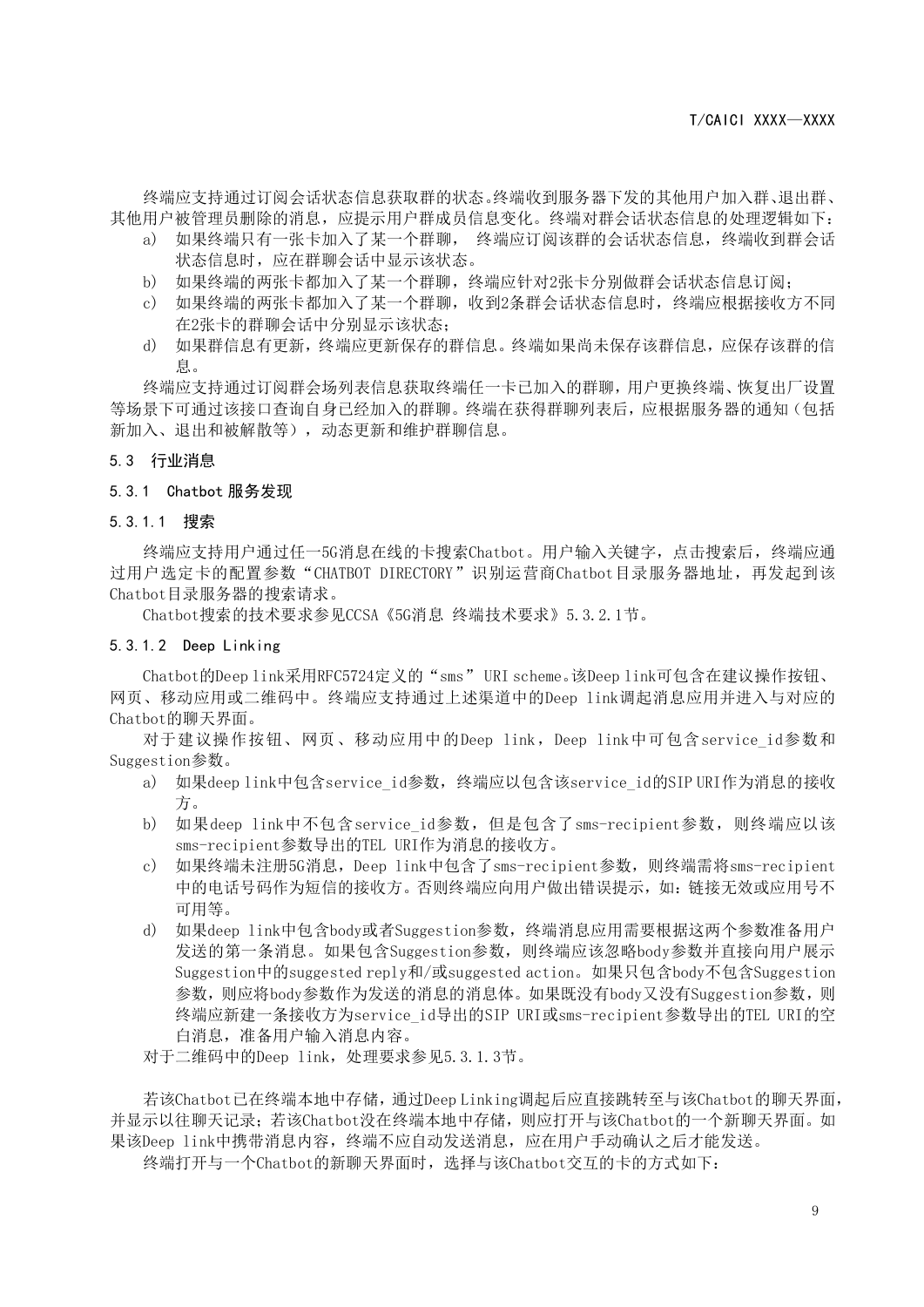- a) 如果Deep link中包含Chatbot的service\_id参数,终端应支持通过service\_id参数中域名中的 运营商标识(如中国移动Chatbot的域名中包含"chinamobile"或"10086",中国联通Chatbot 的域名中包含"wo"或"chinaunicom",中国电信Chatbot的域名中包含"189"或"chinatelecom"。 域名中包含的运营商标识可事先指定,或通过配置参数下发给终端,具体采用哪种方式在业务 开展前由运营商与终端厂商商定)判定该Chatbot归属于哪个运营商:
	- 1) 如果Deep link中的Chatbot与双卡的归属运营商有交集,且双卡归属于不同的运营商,终 端应默认选择与该Chatbot归属于同一运营商的卡来与该Chatbot交互,且终端不应提供切 换卡的选项。
	- 2) 如果Deep link中的Chatbot与双卡的归属运营商有交集,且双卡归属于同一个运营商,与 该Chatbot交互的卡应默认为与上述渠道相关联的Chatbot消息所属的卡(例如:Chatbot B 的Deep link包含在Chatbot A向卡1发送消息的建议操作按钮中或Chatbot A向卡1下发的 链接中或Chatbot A向卡1下发的网页中,则终端默认用卡1与Chatbot B交互),且终端应 提供切换卡的选项;如果该渠道没有关联的Chatbot消息(如: Deep link包含在其他应用 中),与该Chatbot交互的卡应为终端默认卡或终端提示用户选卡后用户选定的卡。
	- 3) 如果Deep link中的Chatbot与双卡的归属运营商没有交集,终端应向用户作出合理提示, 如:应用号不可用。
	- 4) 终端选定与该Chatbot的交互卡之后,应向该卡对应的Chatbot信息服务器发起Chatbot详 情查询,具体要求参见第5.3.2节。
- b) 如果Deep link中不包含Chatbot的service id参数而包含sms-recipient参数,终端可默认选 定一张卡,用户也可手动切换为另一卡,终端使用默认卡或用户选定的卡与Deep link中 sms-recipient参数中的电话号码交互。

Chatbot的Deep link样例参见《YD/T 3961-2021 5G消息 终端技术要求》5.3.2.3节。

#### <span id="page-14-0"></span>5.3.1.3 扫描二维码

终端应支持通过扫描二维码打开Chatbot聊天界面。二维码中Chatbot的Deep link采用RFC5724定义 的"sms" URI scheme。

二维码中的Deep link中必须包含service id参数, 可包含body和Suggestion参数。

- a) 如果二维码的Deep link中不包含service id参数或service id参数中不包含 "botplatform" 字段, 则该二维码不是一个Chatbot相关的二维码, 建议终端向用户提示该二维码不是应用号 相关的二维码,或向用户展示该二维码解析出来的字符串。
- b) 如果二维码的Deep link中包含service\_id参数且service\_id参数中包含"botplatform"字段, 终端应以包含该service\_id的SIP\_URI作为消息的接收方。
- c) 如果deep link中包含body或者Suggestion参数,终端消息应用需要根据这两个参数准备用户 发送的第一条消息。如果包含Suggestion参数,则终端应该忽略body参数并直接向用户展示 Suggestion中的suggested reply和/或suggested action。如果只包含body不包含Suggestion 参数,则应将body参数作为发送的消息的消息体。如果既没有body又没有Suggestion参数,则 终端应新建一条接收方为service\_id导出的SIP URI或sms-recipient参数导出的TEL URI的空 白消息,准备用户输入消息内容。
- d) 如果Deep link中同时包含了sms-recipient参数,当终端未注册 5G消息时,终端需将 sms-recipient中的电话号码作为短信的接收方,打开与该号码的短信聊天界面。当终端已注 册5G消息时,即使Chatbot详情获取失败,也不应打开与该号码的短信聊天界面。

若该Chatbot已在终端本地中存储,通过Deep Linking调起后应直接跳转至与该Chatbot的聊天界面, 并显示以往聊天记录;若该Chatbot没在终端本地中存储,则应打开与该Chatbot的一个新聊天界面。如 果该Deep link中携带消息内容,终端不应自动发送消息,应在用户手动确认之后才能发送。

终端打开与一个Chatbot的新聊天界面时,选择与该Chatbot交互的卡的方式参考第5.3.1.2节。

#### <span id="page-14-1"></span>5.3.2 Chatbot 详情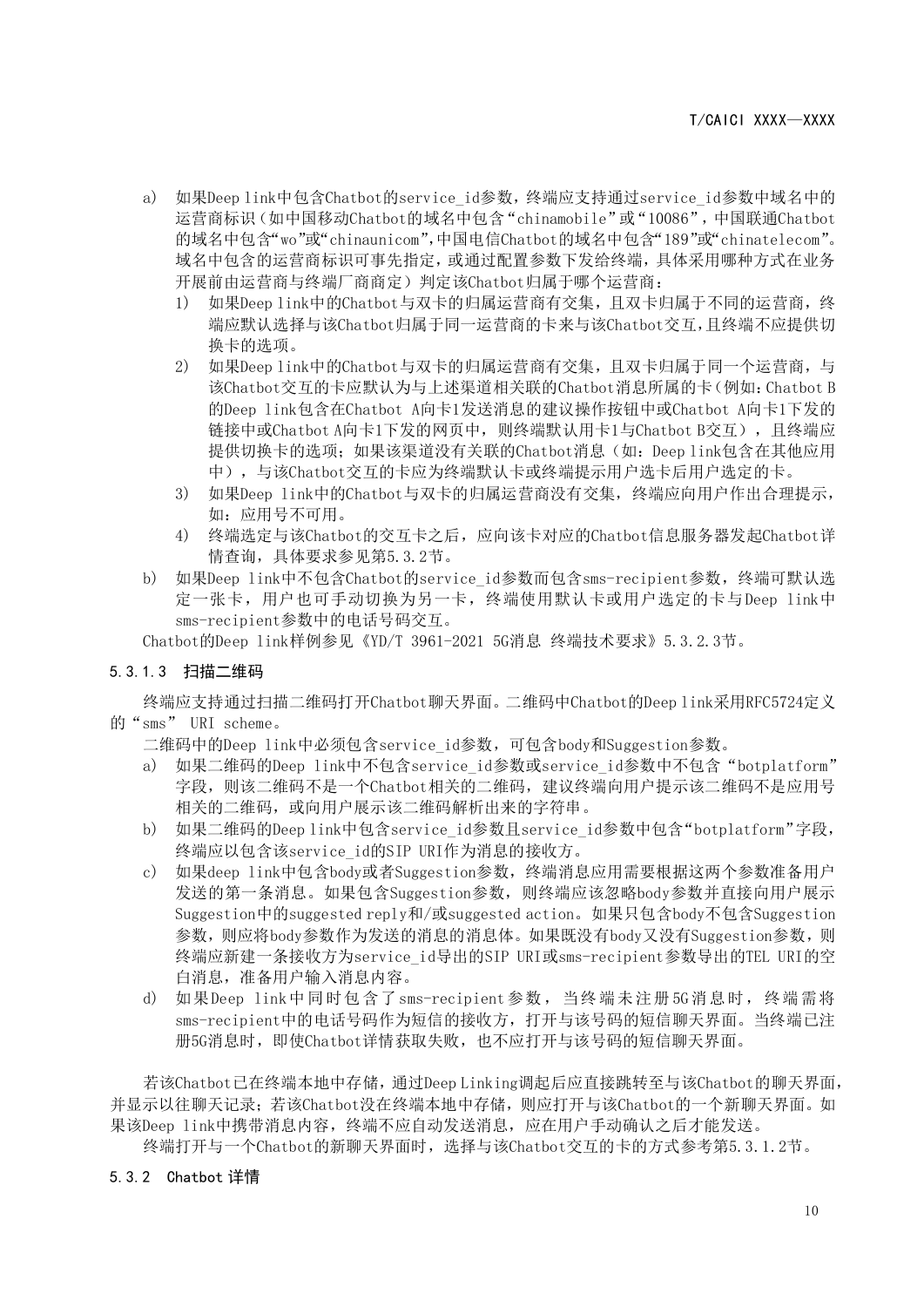终端应支持为任一卡从该卡对应的配置数据中的配置参数"BOTINFO FQDN ROOT"获取运营商Chatbot 信息服务器地址。终端应支持向任一卡对应的Chatbot信息服务器发起Chatbot详情信息查询请求,并正 确接收和展示查询到的结果信息。

对于通过关键字搜索发现的新Chatbot(以前与该Chatbot未交互过),终端在打开聊天界面前,应 支持通过发起搜索的USIM卡对应运营商的Chatbot信息服务器查询该Chatbot的详情。

对于通过网页、扫描二维码或Deep Linking等方式发现的新Chatbot,终端在打开聊天界面前,应 支持查询该Chatbot的详情,终端应支持通过service\_id参数中域名中的运营商标识(如中国移动 Chatbot的域名中包含"chinamobile"或"10086",中国联通Chatbot的域名中包含"wo"或"chinaunicom", 中国电信Chatbot的域名中包含"189"或"chinatelecom"。域名中包含的运营商标识可事先指定,或 通过配置参数下发给终端,具体采用哪种方式在业务开展前由运营商与终端厂商商定)判定该Chatbot 归属于哪个运营商:

- a) 如果Deep link中的Chatbot与双卡的归属运营商有交集,且双卡归属于不同的运营商,终端应 向与该Chatbot归属于同一运营商的卡对应的Chatbot信息服务器发起详情查询请求。
- b) 如果Deep link中的Chatbot与双卡的归属运营商有交集,且双卡归属于同一个运营商:
	- 1) 如果该Deep link渠道有相关联的Chatbot消息(例如:Deep link包含在某Chatbot的建议 操作按钮中、Chatbot下发的链接中),终端应向该Chatbot消息所归属的卡对应的Chatbot 信息服务器发起详情查询请求;否则终端应向与该Chatbot交互的终端默认卡或终端提示 用户选卡后用户选定的卡对应的Chatbot信息服务器发起详情查询请求。
	- 2) 如果是基于用户选定的卡对应的Chatbot信息服务器发起的详情查询请求,查询失败时, 终端应使用Chatbot详情信息查询失败的逻辑,不再向另一卡对应的Chatbot信息服务器发 起详情查询请求;否则终端应再次向另一卡对应的Chatbot信息服务器发起详情查询请求, 如果查询成功,则终端应将与该Chatbot交互的卡切换为另一卡。
- c) 如果Deep link中的Chatbot与双卡的归属运营商没有交集,终端应向用户作出合理提示,如: 应用号不可用。

如果查询详情失败,终端不应展示Chatbot聊天界面,并应向用户做出合理提示,例如:无法识别 该应用号。详情信息查询失败时的重试逻辑参见GSMA RCC.07 V11.O第3.6.4.1.2节。

终端在向Chatbot信息服务器发起详情查询请求前,应判断该Chatbot信息服务器所对应的USIM卡的 5G消息是否在线,如果在线,则正常发起请求,否则应向用户做出合理提示,如:应用号不可用。

对Chatbot详情的其它技术要求参见CCSA《5G消息 终端技术要求》5.3.3节。

#### <span id="page-15-0"></span>5.3.3 Chatbot 信息存储

#### <span id="page-15-1"></span>5.3.3.1 本地保存 Chatbot 信息

终端应支持将Chatbot信息保存至本地。用户选择保存后,终端本地应判断是否已经保存过该 Chatbot,已保存的可覆盖,未保存的可新建存储。双卡保存到本地的Chatbot列表应分别展示。

终端应支持对已存储到本地的Chatbot信息进行删除。删除本地保存的Chatbot后,与该Chatbot交 互的消息记录不应删除。

#### <span id="page-15-2"></span>5.3.3.2 本地保存特殊 Chatbot 列表

终端应支持为双卡缓存特殊Chatbot列表。从每一张卡对应的配置数据中的配置参数"SPECIFIC CHATBOTS LIST"中获取一个URL,通过该URL获取需要终端进行特殊处理的Chatbot列表。特殊Chatbot 列表包括应急Chatbot和Chatbot网络黑名单两类。

终端应支持分别保存双卡的应急Chatbot和Chatbot网络黑名单。对特殊Chatbot列表的更新及其它 处理要求参见CCSA《5G消息 终端技术要求》5.3.4.2节。

#### <span id="page-15-3"></span>5.3.4 本地黑名单

终端应支持将普通Chatbot加入、移出本地黑名单,但不应提供将应急Chatbot加入本地黑名单的操 作入口。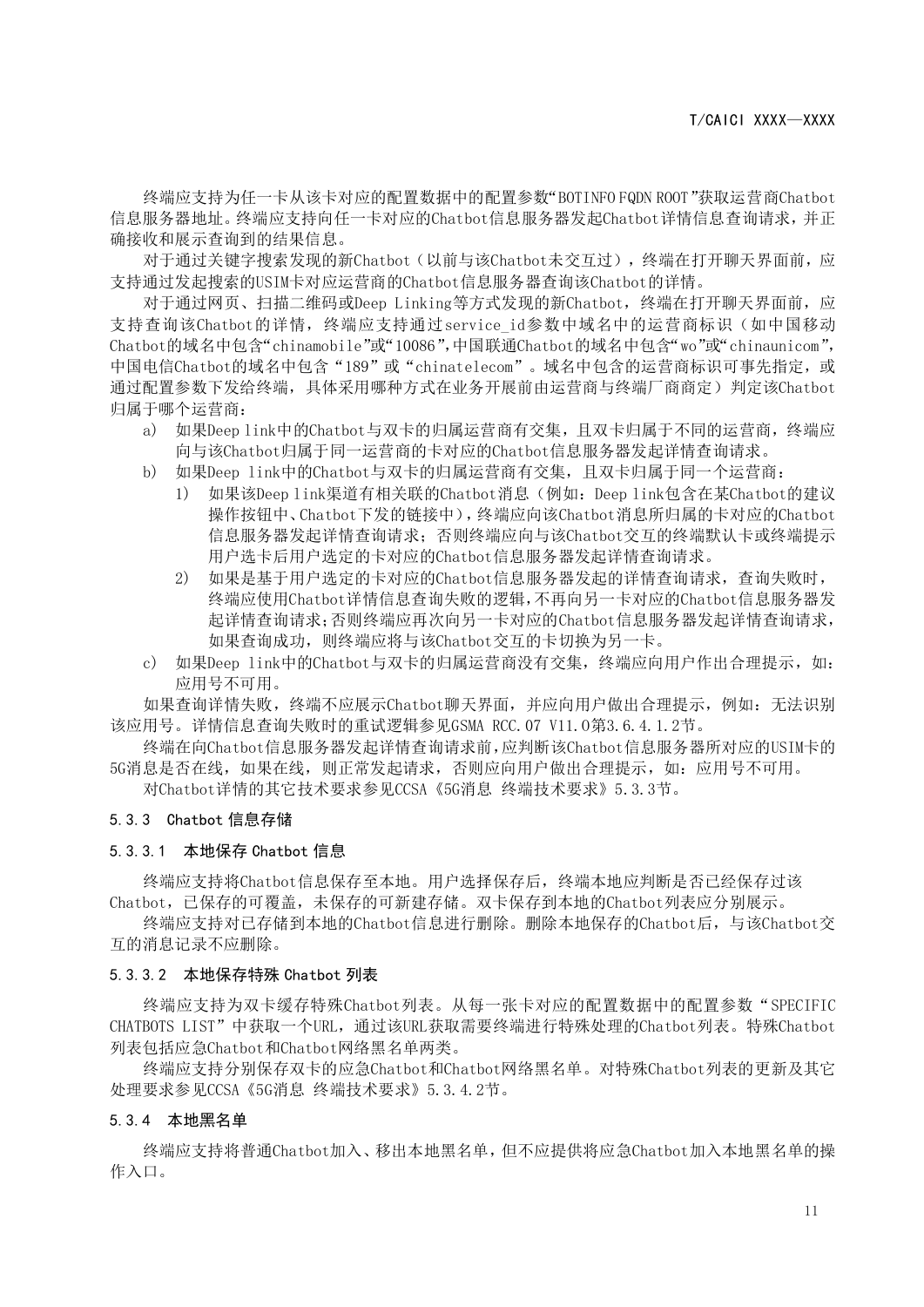终端将本地黑名单中的Chatbot移出本地黑名单后,应可正常接收该Chatbot发送的消息,但不应向 用户展示该Chatbot在本地黑名单期间向该用户发送的消息。

终端双卡的本地黑名单管理延用原双卡短信/彩信的本地黑名单管理方式。

#### <span id="page-16-0"></span>5.3.5 接收 Chatbot 消息

终端应支持接收接收方为任一5G消息在线的卡的Chatbot消息,并根据请求回复相应的递送报告。 Chatbot消息类型、递送报告及接收异常处理相关的技术要求参见CCSA《5G消息 终端技术要求》 5.3.6节。

#### <span id="page-16-1"></span>5.3.6 展示 Chatbot 消息

#### <span id="page-16-2"></span>5.3.6.1 展示消息

终端应支持正确完整展示Chatbot发送的消息,以及消息中可能携带的建议选项,不应对消息进行 篡改。

支持展示的消息类型和处理要求参见CCSA《5G消息 终端技术要求》5.3.7.1节。

#### <span id="page-16-3"></span>5.3.6.2 展示消息列表

双卡的行业消息会话在会话列表中根据Chatbot的归属运营商展示,终端应在会话列表中标明该 Chabot属于哪个运营商。

- a) 如果终端的双卡归属于同一个运营商,则在Chatbot会话中,终端应提供卡选项,终端的双卡 都可与该Chatbot交互。
- b) 如果终端的双卡归属于不同的运营商,则在Chatbot会话中,终端不应提供卡选项,只有与该 Chatbot属于同一家运营商的卡才能与该Chatbot交互。

在终端的消息列表中,Chatbot消息应默认与短信/彩信及个人消息混排。终端可提供应用号消息聚 合选项。当终端提供应用号消息聚合选项时,应用号消息聚合选项应默认设置为不聚合,此时,应用号 消息与个人消息混排。用户选择打开应用号消息聚合选项后,应用号消息将聚合在消息列表中的应用号 消息文件夹中,不与个人消息混排。

终端应支持通过Chatbot角色标识的feature tag来识别消息发送方是一个Chatbot,在消息会话列 表中将Chatbot消息与个人消息区分展示。具体技术要求参见CCSA《5G消息 终端技术要求》5.3.7.2节。

#### <span id="page-16-4"></span>5.3.6.3 消息混排

Chatbot消息会话中Chatbot消息与Chatbot的短信号码对应的短信/彩信的混排要求参见CCSA《5G 消息 终端技术要求》5.3.7.3节。

#### <span id="page-16-5"></span>5.3.7 向 Chatbot 发送消息

终端应支持任一5G消息在线的卡以Standalone Message方式向Chatbot发送或回复消息,应在消息 中携带Chatbot业务标识和Chatbot版本标识。消息类型及技术要求参见CCSA《5G消息 终端技术要求》 5.3.8节。

#### <span id="page-16-6"></span>5.3.8 Chatbot 消息操作

终端的双卡都应支持Chatbot消息中携带建议选项。通过点击建议选项触发的上行消息应默认以携 带该建议选项的消息的接收USIM卡作为发送方。

建议选项的其它技术要求参见CCSA《5G消息 终端技术要求》5.3.9节。

#### <span id="page-16-7"></span>5.3.9 举报 Chatbot 消息

终端应支持对某条Chatbot消息、某个Chatbot进行举报。举报消息的接收方、举报内容等使用GSMA RCC.07 v11.0第3.6.6节中定义的格式。

当用户举报Chatbot时: